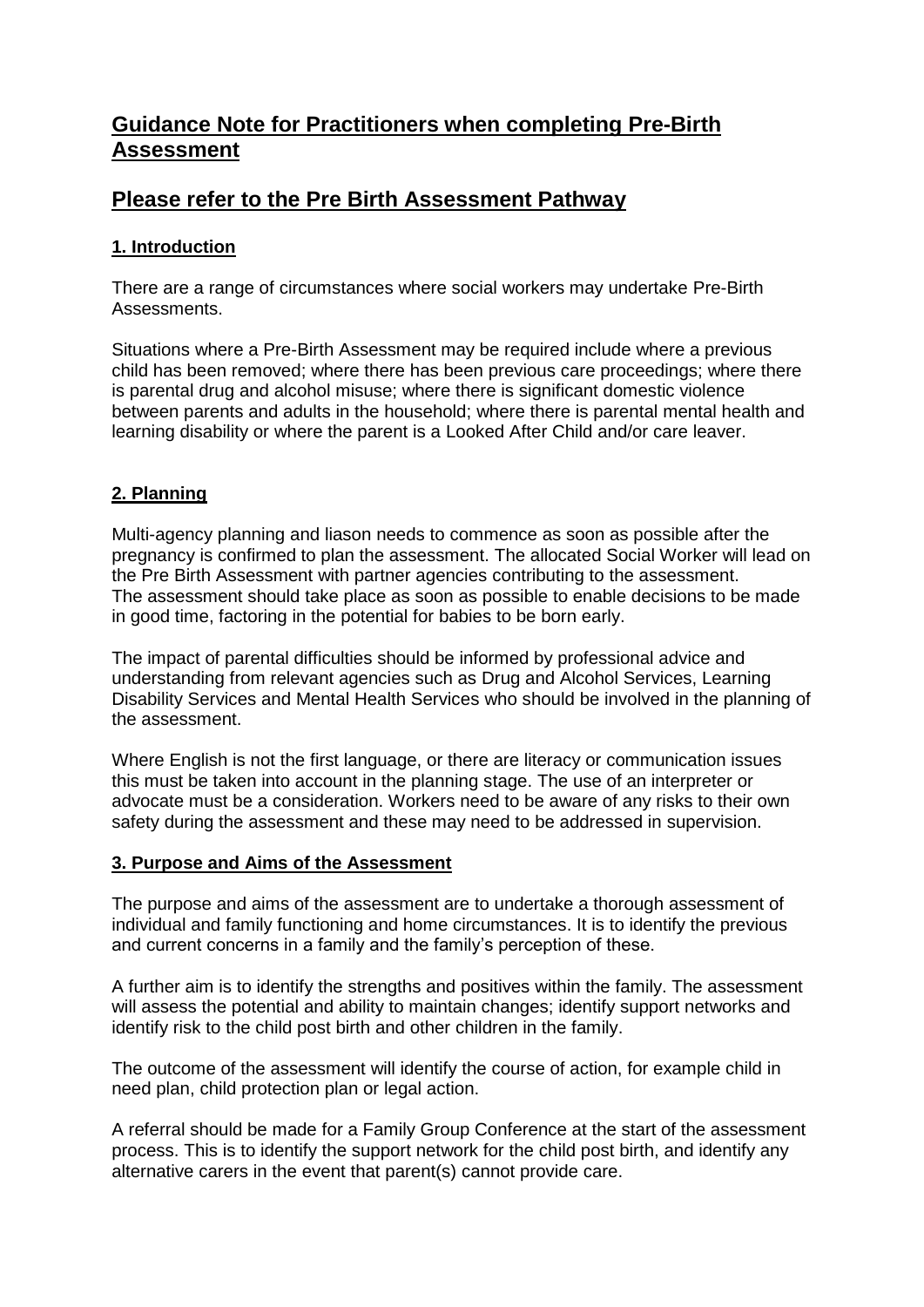## **4. Working Agreement/Assessment Plan**

It is good practice to draw up a written agreement/assessment plan between the social work service and parents. The agreement/plan should outline the reason for the assessment, its purpose and aims and how the assessment will be carried out. The agreement will cover the following areas:

- Areas to be covered in the assessment
- Dates, times, venues of sessions and who will attend each session
- How the assessment will be shared and with whom
- Expectations of those participating in the assessment
- What parents can expect of the Assessor(s)

Parents should be seen alone and as a couple. Extended family members may need to be contacted. Assessment sessions will normally take place at the family home. One of the sessions in the family home should assess the home environment and preparations made for the baby's arrival.

It should be clearly stated that part of the process will be to liaise with other agencies.

## **5. Area to be covered in the Assessment:**

The assessment should cover the areas within the Assessment Framework and the following areas should also be addressed:

- Individual history of parents, including any offending history;
- Assessment of strengths / safeguards
- Assessment of risks
- Parental understanding of concerns
- Practical arrangements for baby's care
- Capacity for and motivation to change

## **6. Practicalities in Undertaking the Assessment**

The sessions should be recorded as fully as possible and typed as soon as possible following the session. Keep all rough notes for future reference as these may be required in Court.

The assessing Social Worker needs to meet with their Team Manager jointly to discuss progress with the assessment and any developments or difficulties. It is important to review the progress of the assessment mid-way through. The assessment must be completed no later than the second trimester.

## **7. Dealing with specific situations**

Any difficulties which arise during the course of the assessment should be discussed as soon as possible with your manager. Any early indications of positive change should be clearly recorded, along with an analysis of the impact and meaning of this.